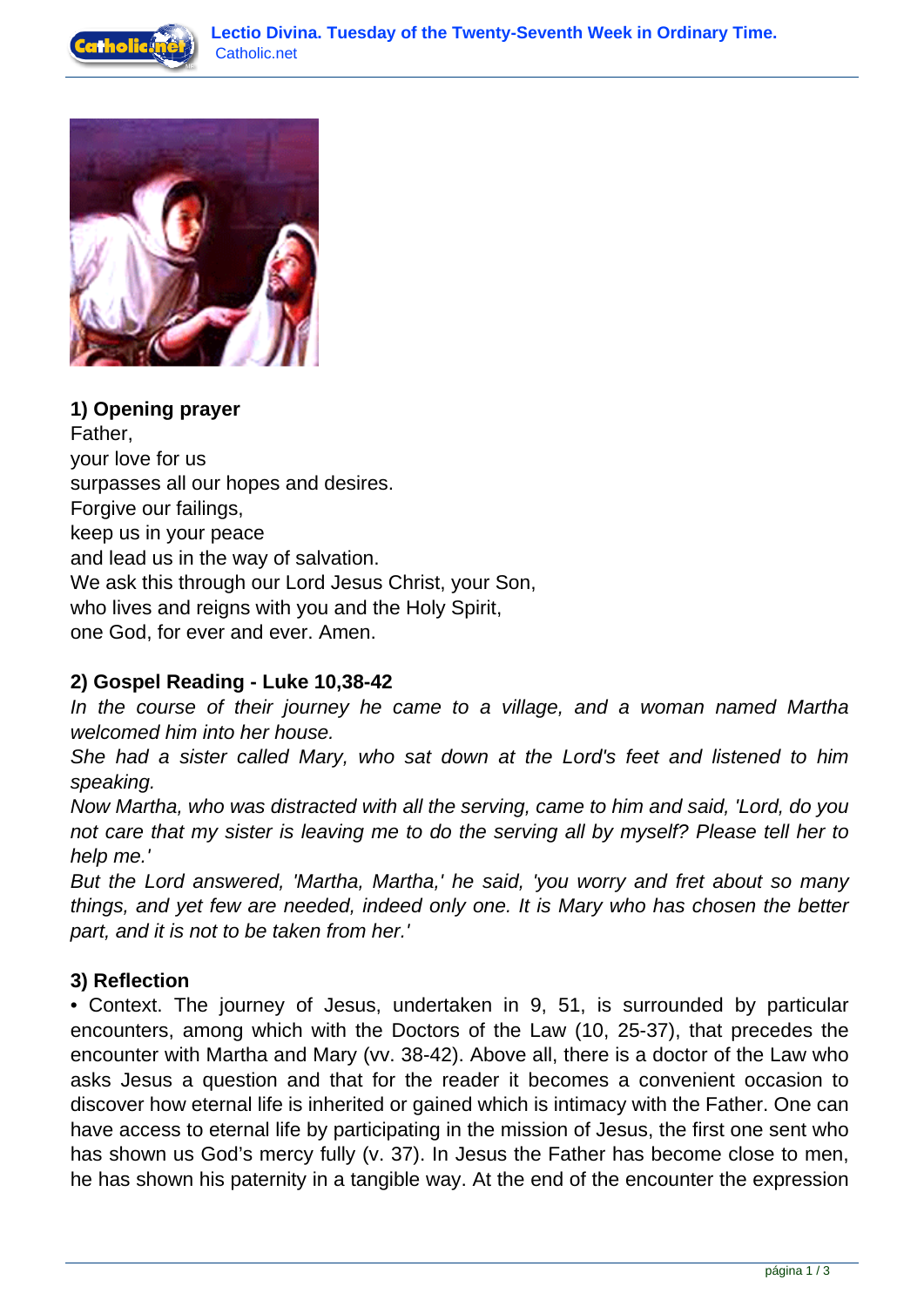

that Jesus addresses to the Doctor of the Law and to every reader is crucial: "Go, and do the same yourself" (v. 37). To become a neighbour, to get close to others as Jesus did makes us become instruments to show in a living way the merciful love of the Father. This is the secret key to enter into eternal life.

• Listening to the Word. After this encounter with an expert of the Law, while he is on the way, Jesus enters into a village and is welcomed by old friends: Martha and Mary. Jesus is not only the first one sent by the Father but he is also the one who gathers together men and in our case the members of the house of Bethany, in so far as he is the only Word of the Father. If it is true that there are many services to be carried out, welcoming, attention to the needs of others, and even more it is true that what is irreplaceable is listening to the Word. The account that Luke gives is a real episode and at the same time an ideal. It begins with the welcome of Martha (v. 38), then, it sketches Mary with an attitude typical of the disciple, sitting at the feet of Jesus and totally attentive to listen to his Word. This attitude of Mary is extraordinary because in Judaism at the time of Jesus it was not permitted for a woman to go to the school of a Teacher, a Master. Up until now we have a harmonious picture: the welcome of Martha, the listening of Mary. But soon the welcome of Martha will be transformed into super activism: the woman is "pulled", divided by the multiple services; she is so absorbed that she is unable to control the domestic services. The great amount of activities, understandable for such a guest, becomes however, disproportionate so much so as to prevent her living what is essential precisely in the time that Jesus is present in her house. Her worry or concern is legitimate, but then it becomes anguish, a state of mind that is not convenient when a friend is welcomed.

• Relate service to listening. Her service of acceptance, of welcome is very positive but it is detrimental because of this state of anxiety with which she carries it out. The Evangelist makes the reader glimpse to show that there is no contradiction between the 'diaconia' of the table and that of the Word, but he wants to suggest that the service should be related to listening. Because she did not relate the spiritual attitude of service to that of listening, Martha feels that she has been abandoned by her sister, but instead, of dialoguing with Mary, she complains with the Master. Trapped in her solitude she goes against Jesus who seems to be indifferent to her problem ("Lord do you not care"...) and then with the sister, ("that my sister is leaving me to do the serving all by myself?"). In his response Jesus does not reproach her, nor criticize her, but he tries to help Martha to recover that which is essential at that moment: listening to the Master. He invites her to choose that part, unique and a priority that Mary has spontaneously taken. The episode invites us to consider a danger which is always frequent in the life of Christians: anxiety, worry, super activism that can isolate us from communion with Christ and with the community. The danger is more underhanded because frequently the material concerns or worries carried out with anxiety, we consider them a form of service. What presses Luke is that in our communities the priority that should be given to the Word of God, and to listen to it, should not be neglected. Before serving the others, the relatives, and the ecclesial community it is necessary to be served by Christ with His Word of grace. And thus immersed in the daily tasks, like Martha, we forget that the Lord desires to take care